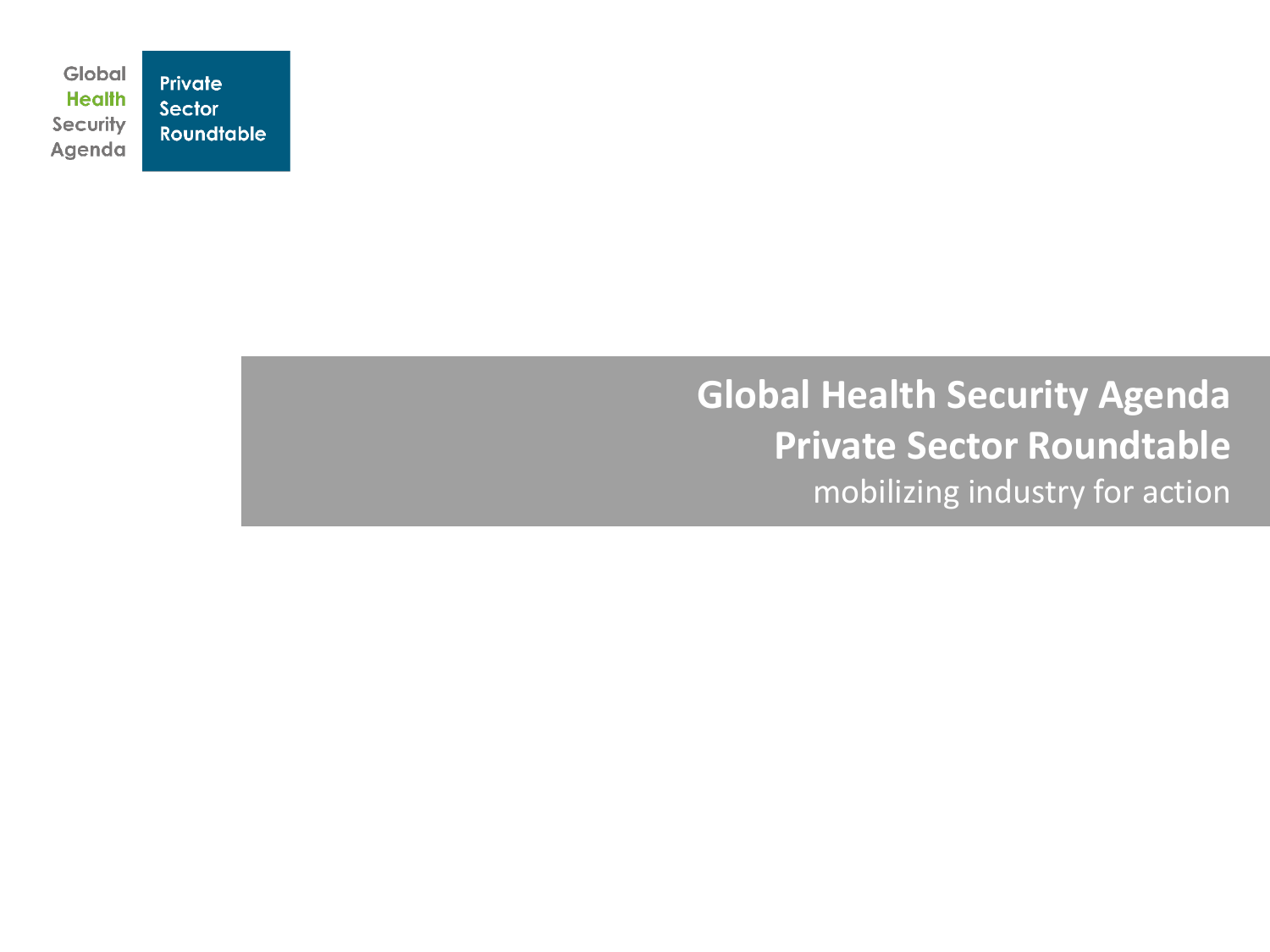### Global Health Security Agenda

Launched on February 13, 2014, the Global Health Security Agenda (GHSA) is a multi-sector effort to strengthen both the global capacity and national governments' capacity to **prevent**, **detect** and **respond** to infectious diseases threats whether naturally occurring, deliberate or accidental. The GHSA currently includes over 55 member countries, and is led by a 10-member Steering Group.

In May 2014, **11 Action Packages** were identified that provide specific objectives to facilitate regional and global collaboration.

### **GHSA Executive Order: Advancing the Global Health Security Agenda to Achieve a World Safe and Secure from Infectious Disease Threats**

In September 2016, President Obama signed an executive order confirming the GHSA as a national priority and reaffirming US support to achieve its goals. It establishes long-term policy objectives and a comprehensive framework for the US to continue its support and measure progress. It emphasizes the need for agencies to collaborate across sectors, including the private sector.

> Global Private dealth Roundtable **aendr**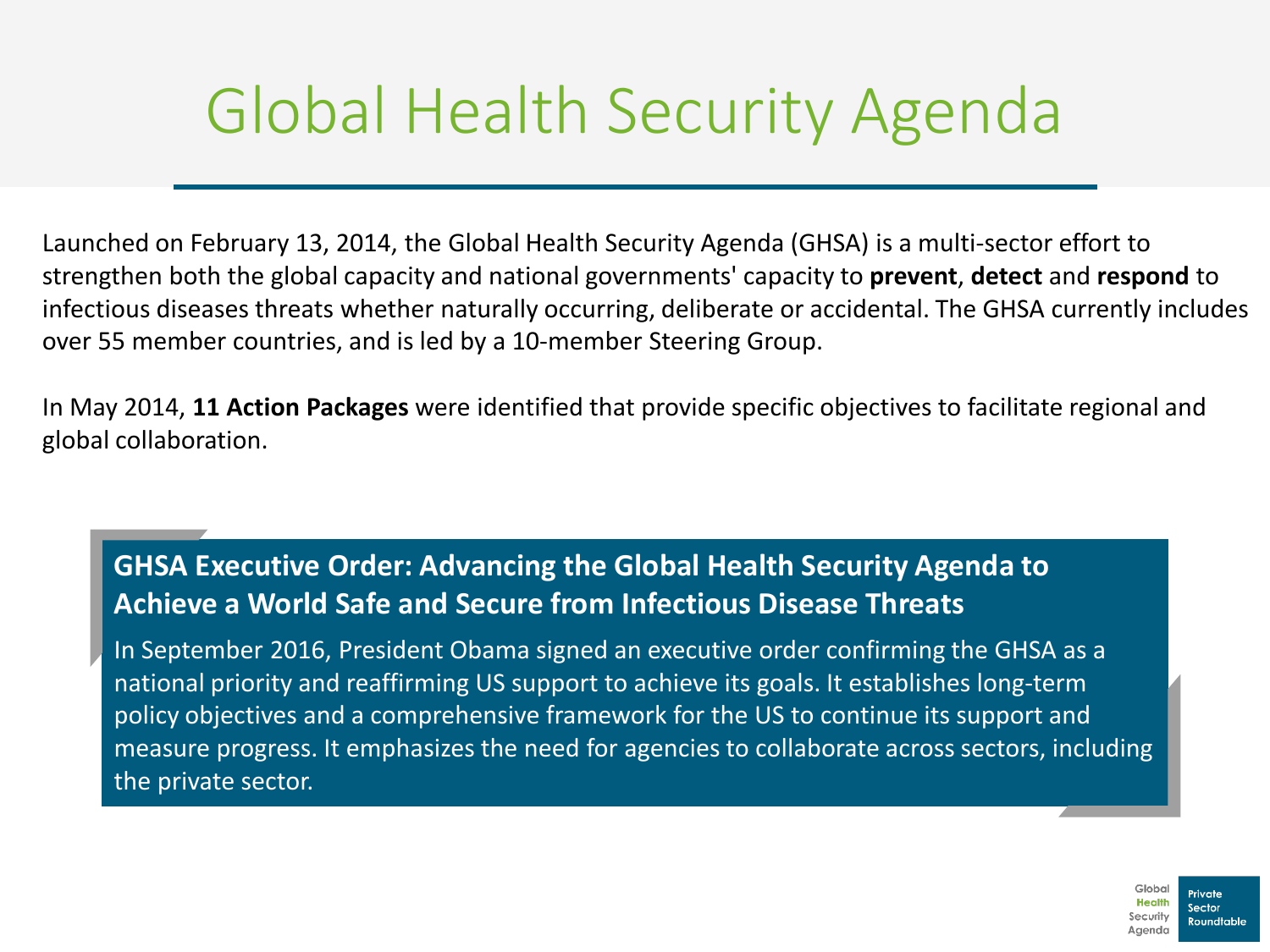

The **mission** of the Private Sector Roundtable is to **mobilize industry** to help countries **prevent, detect and respond** to health-related crises, and **strengthen systems for health security**.

Foster relationships with governments and other key stakeholders seeking to advance the goals of the GHSA and SDGs

Engage companies across a broad array of industry sectors, such as health care, communications, energy and extraction, finance, technology, transportation, logistics, food & beverage and insurance, around health security

Generate private sector insights and utilize resources to address specific health and development risks and vulnerabilities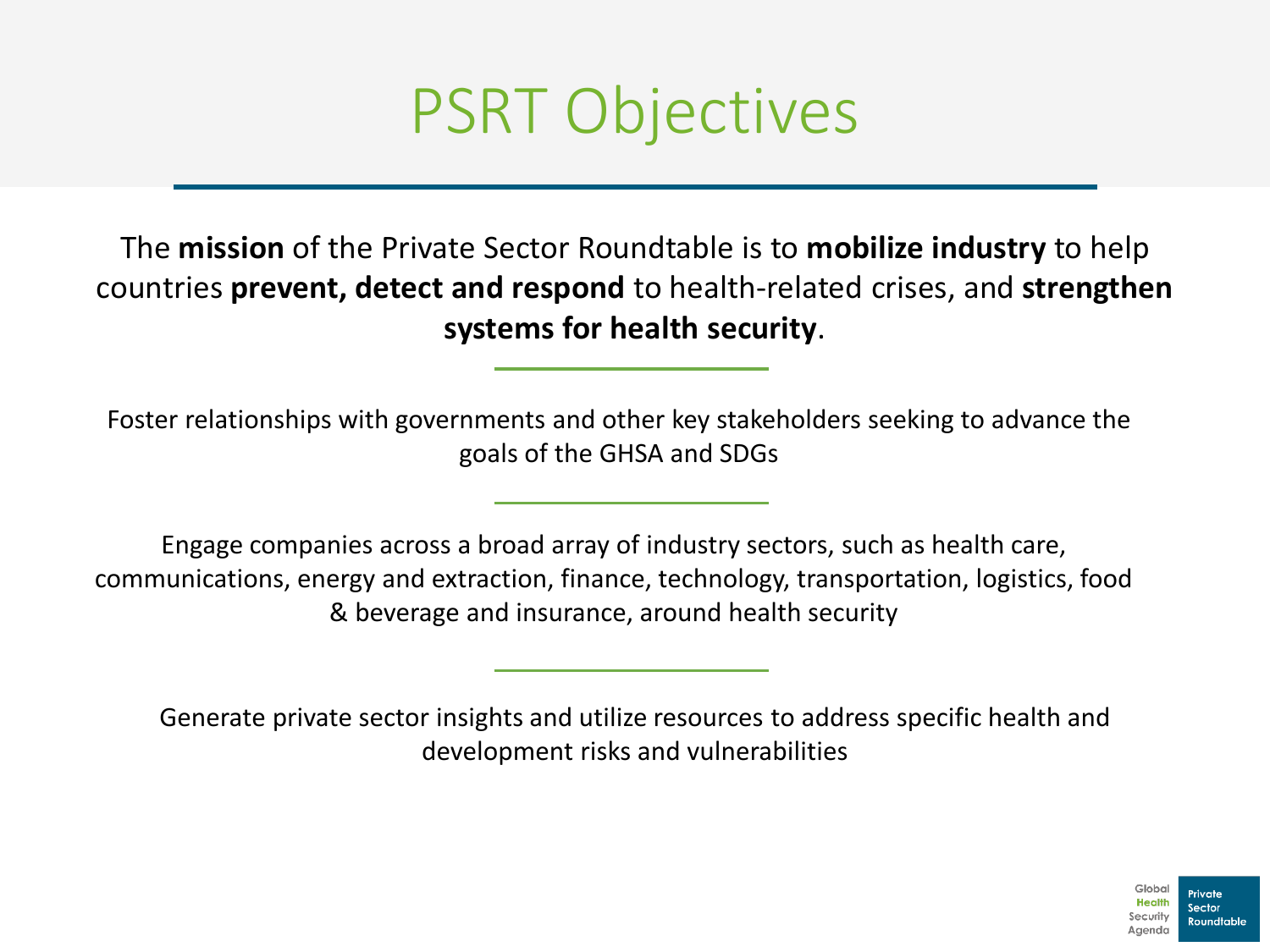### PSRT & the Global Health Security Agenda

*Formed based on the call to action for a private sector entity to support countries in reaching the goals of the GHSA, the PSRT has become a valued stakeholder in the GHSA space. The PSRT continues to mobilize industry to this end through:*



- Building relationships with GHSA stakeholders, including the GHSA Steering Group, GHSA country governments and other key actors, to find the most effective ways to engage;
- Serving as a liaison for companies seeking to contribute to the GHSA to coordinate a comprehensive and cohesive response from the private sector.

**PSRT listed as a point of progress in GHSA report,** *Advancing the Global Health Security Agenda: Progress and Early Impact from U.S. Investment***:** "Expanded multi-sectoral, non-governmental, private sector, and emerging leader engagement in building health security globally, including the creation of the GHSA Private Sector Roundtable."

Private <u>daundtable S</u>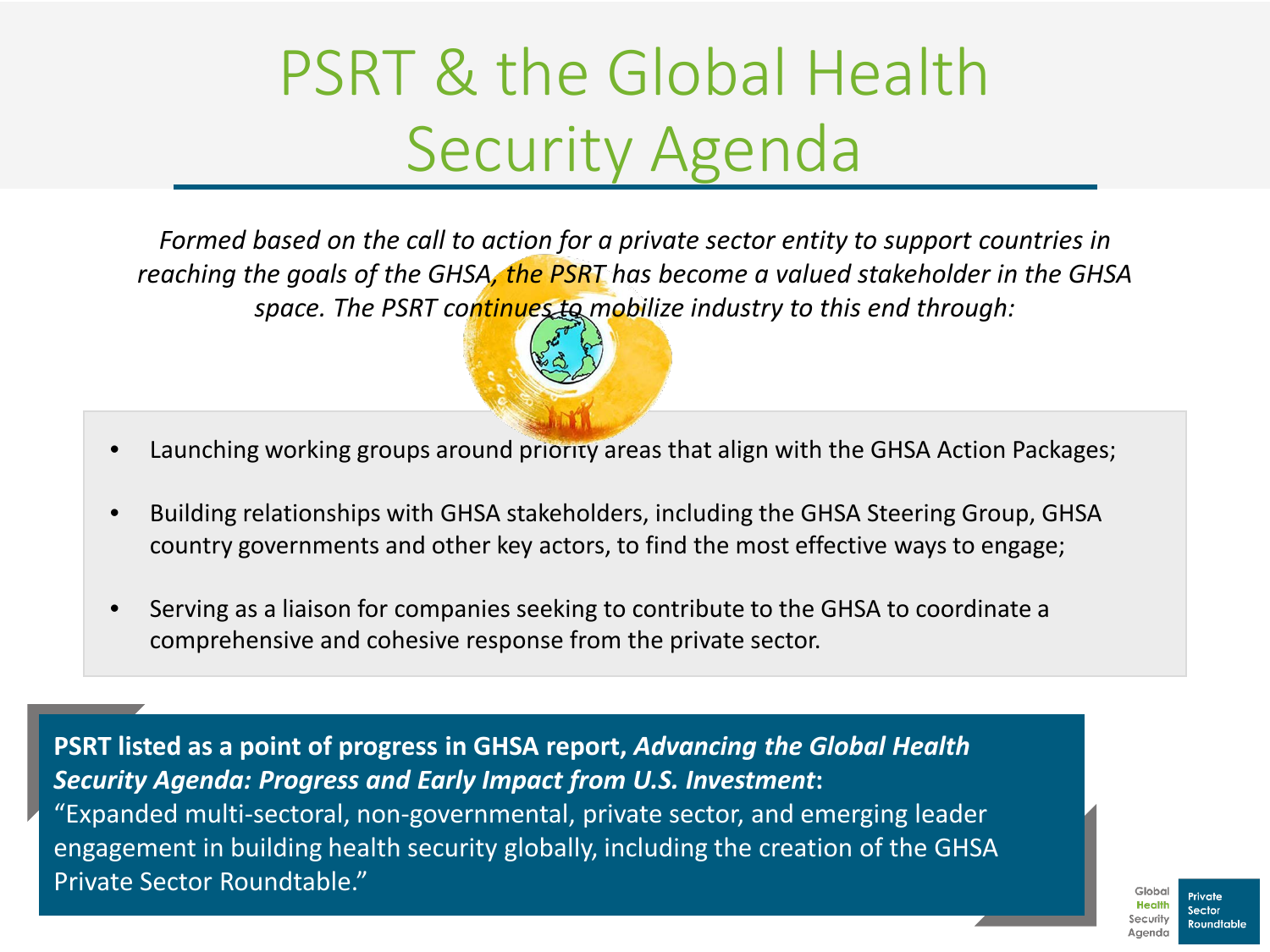### PSRT & the UN Sustainable Development Goals

*United with the international community, the PSRT will build upon private sector efforts in health and development to help achieve the UN Sustainable Development Goals (SDGs).*

> Advancing health security is integral to achieving SDG 3, to **"Ensure healthy lives and promote well-being for all"**.



Recognizing the inextricable tie between development and health security, the PSRT's work also supports efforts toward ending poverty (SDG 1), as well as developing partnerships toward these ends (SDG 17).

The PSRT will act in collaboration with like-minded partners across sectors and industries to achieve the SDGs by 2030 – and build healthier, sustainable futures for generations to come.

> Global Private Health Sector Roundtable **Aciendo**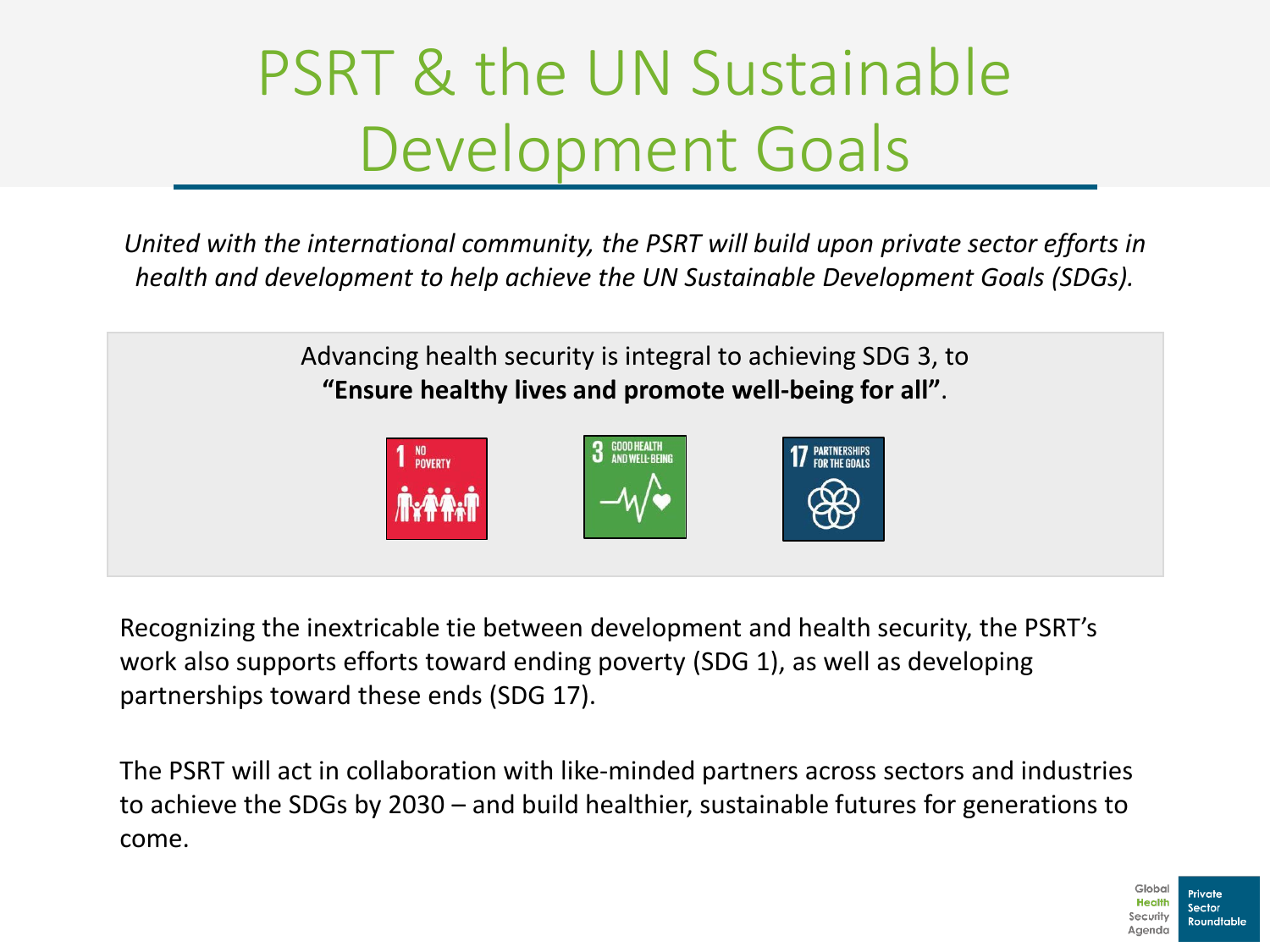# PSRT Membership Value

### **PSRT membership offers tremendous value to companies, from broadening company networks to enhancing reputation. Benefits include but are not limited to:**



Opportunity to have a **greater impact on global development issues** through a coordinated private sector response



Unparalleled **access to top decision makers and stakeholders** in global health, policy and security, opening doors to high-level government officials, civil society and multilateral partners



**Networking opportunities amongst** members to advance global health programming, corporate social responsibility and business goals



**Exposure at key events and platforms** (e.g. panels, interviews, op-eds), **positioning members as leaders** of one of the foremost issues in global health



Ability to **align company business goals with public health needs** and **offer products and services** to help GHSA countries strengthen global health security



**Unique learning opportunity** in areas of potential growth through access to a library of policy and on-the-ground information (e.g., weekly digests on GHSA news, analytical reports, policy analyses)

Global

**aendr** 

Private Roundtable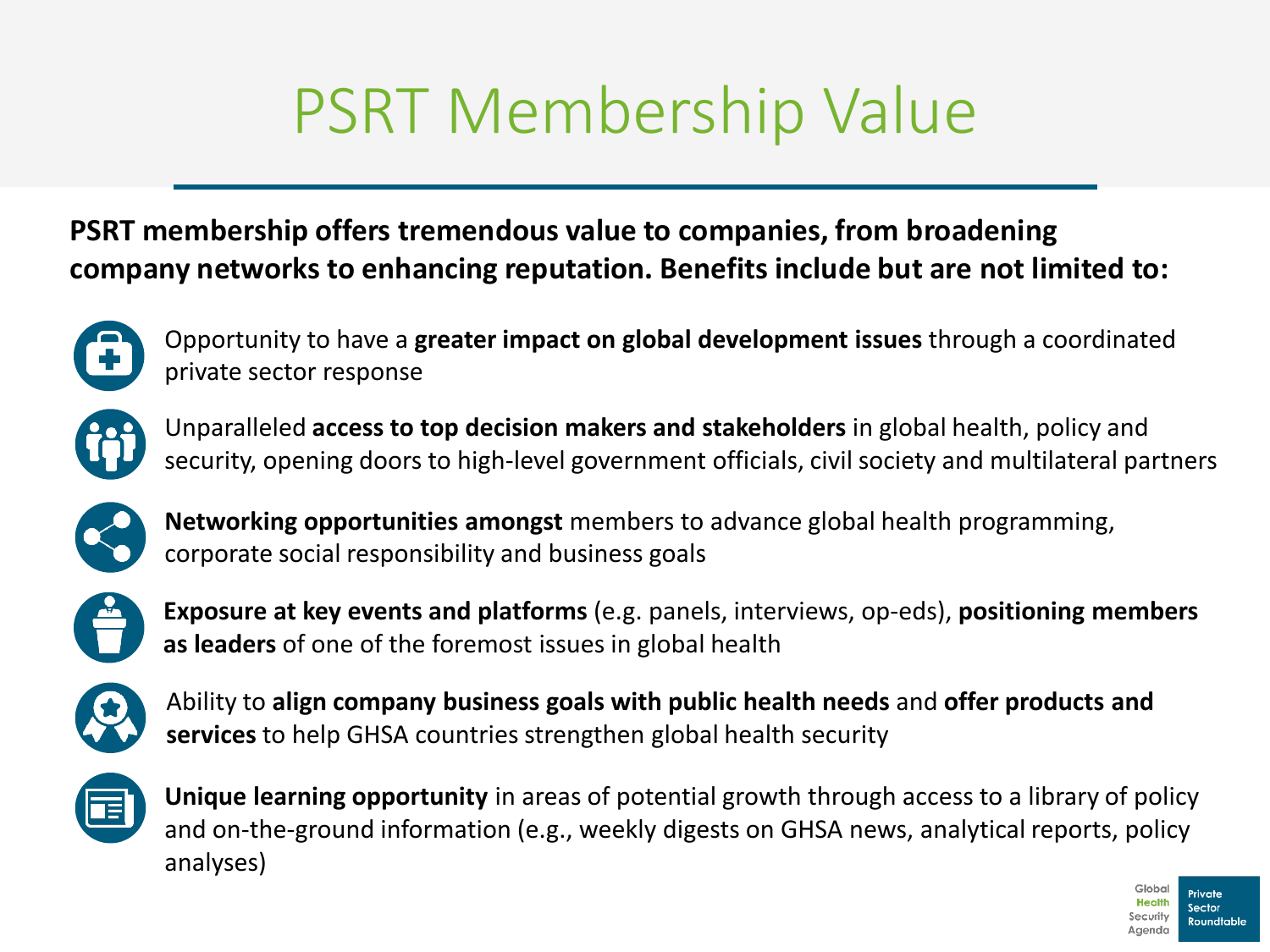### PSRT Priorities & Working Groups

**The PSRT aims to establish priorities that have consensus support from membership and align with the GHSA Action Packages, and encourages and supports members to engage in other GHSA activities. The following working groups represent current focus areas.**



*Supply Chain and Logistics* | connect with the *Pandemic Supply Chain Network*, a multisector initiative to create and sustain a global supply network to address public health emergencies of international concern with necessary products and equipment, through common members to find synergies between the two initiatives.



*Policy Development & Advocacy* | work to understand policies and priorities of GHSA countries to inform policy and external engagement strategies to advance the GHSA, and support communications efforts around crosssectoral collaboration, including the private sector, for global health security.



*Workforce Development* | support country workforce development strategies, including but not limited to health care worker shortages, retention, safety and competence, as part of efforts to both ensure preparedness and long term health systems strengthening.



*Partnerships* | cultivate programmatic partnerships with GHSA stakeholders, including governments and multilateral organizations like the WHO, the World Bank, chambers of commerce and others, to advance shared health security goals, and work to develop frameworks to facilitate cross-sectoral partnerships.



*Technology and Analytics*| support country and global surveillance and laboratory systems to detect outbreaks, analyze epidemiological trends and predict spread of diseases.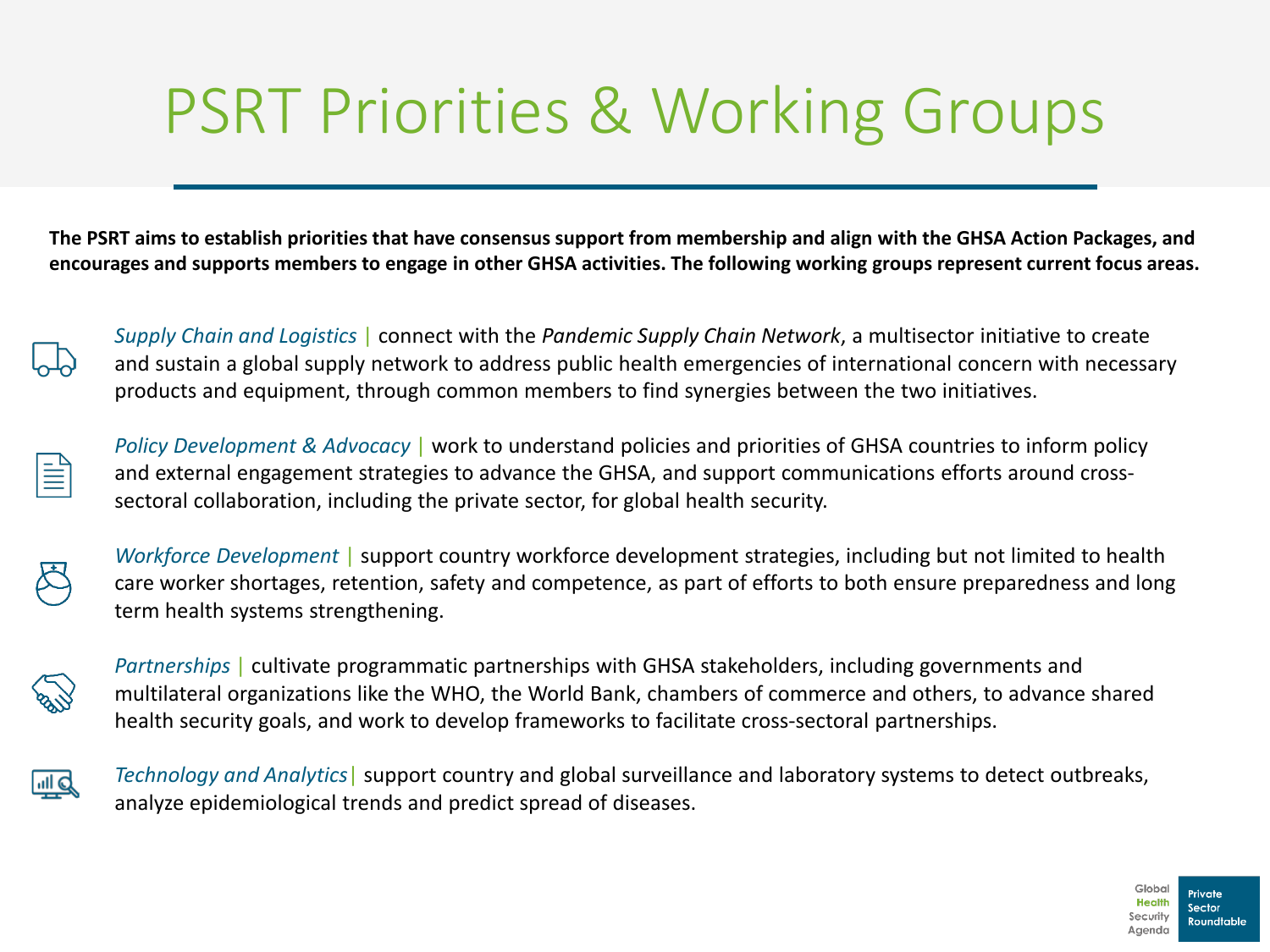# PSRT Activity Highlights

#### **Zika Innovation Hackathon**

April 2-3, 2016 **|** Boston, MA



- The PSRT devised and supported a Zika Hackathon, bringing together 200 innovators to develop solutions to address Zika and related outbreaks.
- Winning innovations received \$4,000 in awards, and Grand Challenges Canada awarded six additional prizes of \$25,000 CAD each. Several innovations are in development.

#### **GHSA Ministerial Meeting**  October 12-14, 2016 | Rotterdam, the Netherlands



- The PSRT was invited to participate in the Ministerial and several members attended.
- Jan-Willem Scheijgrond of Philips spoke on a panel on private sector engagement.
- Multisector collaboration was emphasized throughout the meeting, such as including industry in the JEE process and connecting the public and private sector at the local level.

#### **UNGA Panel** September 19, 2016 | New York, NY



- In partnership with PATH, the PSRT convened priority GHSA stakeholders to explore multisectoral partnerships to drive innovation around the GHSA.
- Speakers included high-level representatives from PATH, Intel Corporation, GE, the CDC, Johnson & Johnson, and the Indonesian Ministry of Health.

#### **World Health Assembly Session** May 22, 2017 | Geneva, Switzerland

- More than 100 leaders across sectors attended workshop session to increase industry and government collaboration for global health security
- Speakers included Secretary Tom Price (HHS), Hon. Jane Ruth Aceng (Uganda MOH), Dr. Päivi Sillanaukee (Finland Ministry of Social Affairs & Health), and Dr. Rebecca Martin (CDC).



Global Private **Health** Sector Security **Roundtable** Agenda